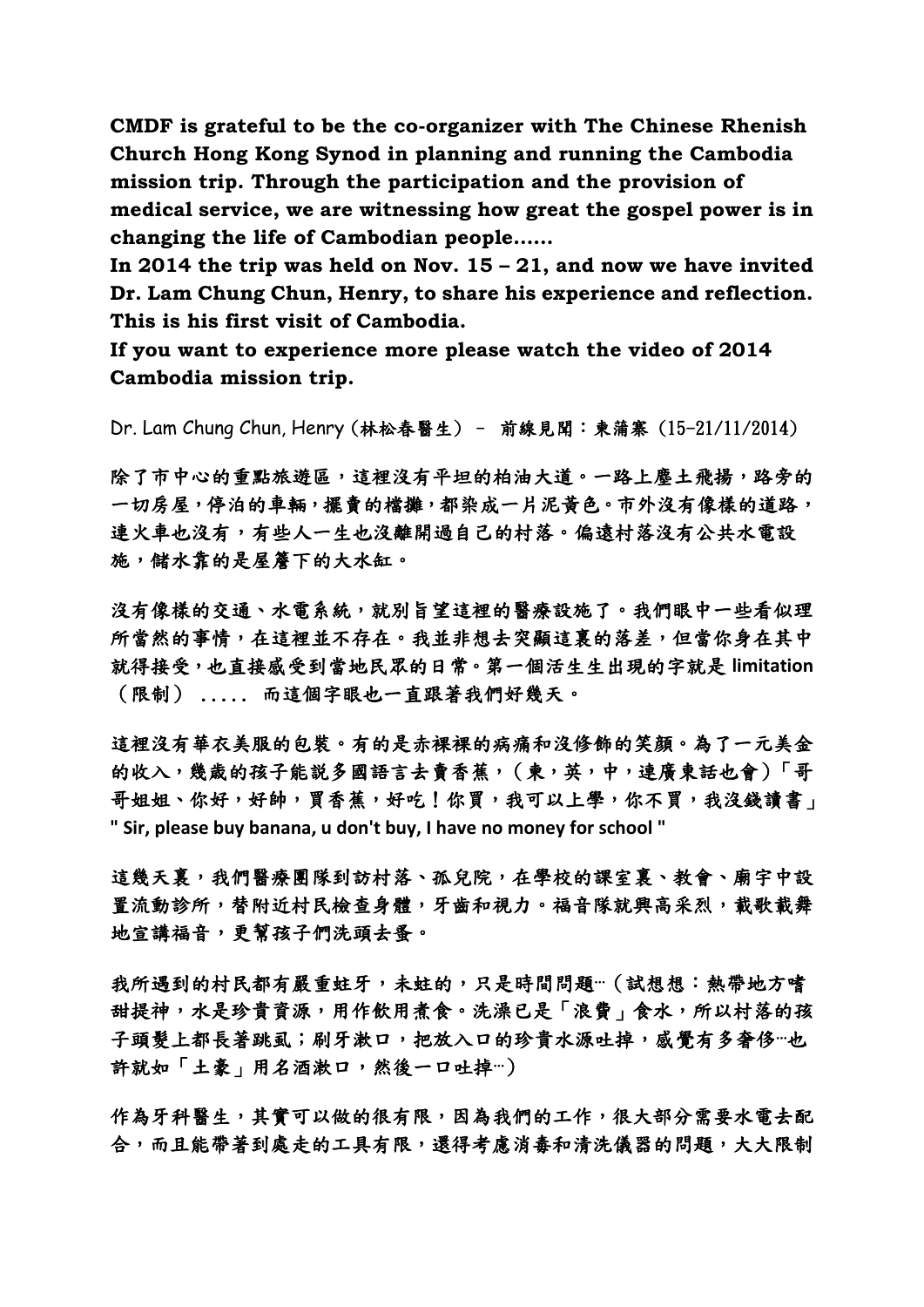了我們可以處理的牙患。我們能提供的,是止痛的服務,也就是脫牙,派藥,塗 氟素防止及阻慢蛀牙。

深深體會到,我們一直習以為常看似平常不過的事,原來一點也不簡單… 清潔無塵的手術間 vs 沒有任何鋪設的泥地課室 三十多度下穿上保護衣戶外工作 vs 香港診所中的冷氣房

我們的所謂文明,只不過是水電罷了,離了水電,我們就像上了水的魚,然而, 一天辛勞後的滿足是百倍於香港。而且一切看似不可能完成的,在這裡竟能成 事,你會感到切切實實的三個字:「神同在」!我詞窮,這是一個文字不能表達 出來的平安和滿足感。

去「山卡拉」行醫是我一直以來的冒險夢,卻欠一個決心走出自己 **comfort zone** 。 今次多得大伙照顧,否則連衣食住行也有很大困難。作為醫生,在這裡可以做的, 其實不多,甚至很無能。但也因為種種限制,使我們更加信靠神。

在這裡,我學會愛是需要行動,接觸,關懷,融入。作為醫生,我好像很久沒和 病人四目相投的交談,我所注意的只是一個 task 。脫一隻牙當然止痛,但去讓 一個人知道被關心,有人幫助,令他感到不孤單更為重要。

希望更多人可以支持並參與。走出去,看,用雙手,把關懷和希望帶給有需要的 人。並不只於遠在千里的貧苦人,更要關顧我們伸手可及的鄰舍。 沒有行動的愛,並不是愛

Mission accomplished !

我們最大的成就,並不是醫治了多少個病人、脫了多少顆令人痛不欲生的蛀牙。 而是把關懷,溫暖帶給我們有幸遇上的柬國人,讓他們感到被觸摸,被關心,重 新把愛種在他們心裏,在憎恨之處播下愛用愛,好讓愛在這個曾被戰火、仇恨蹂 職的國家中遍地開花,去作為重建這國家的房角石,而非金錢,物質。我們當如 此行,因為我們的主耶穌基督,當天也如此行,把愛帶給貧窮人,帶給沒有人肯 去接觸的可憐人。

這是一段快樂的旅程, 在我的屬靈履歷表上, 堂皇地加上: 2014 在主的柬埔寨禾場 醫治身體,幫忙播種,收割一星期